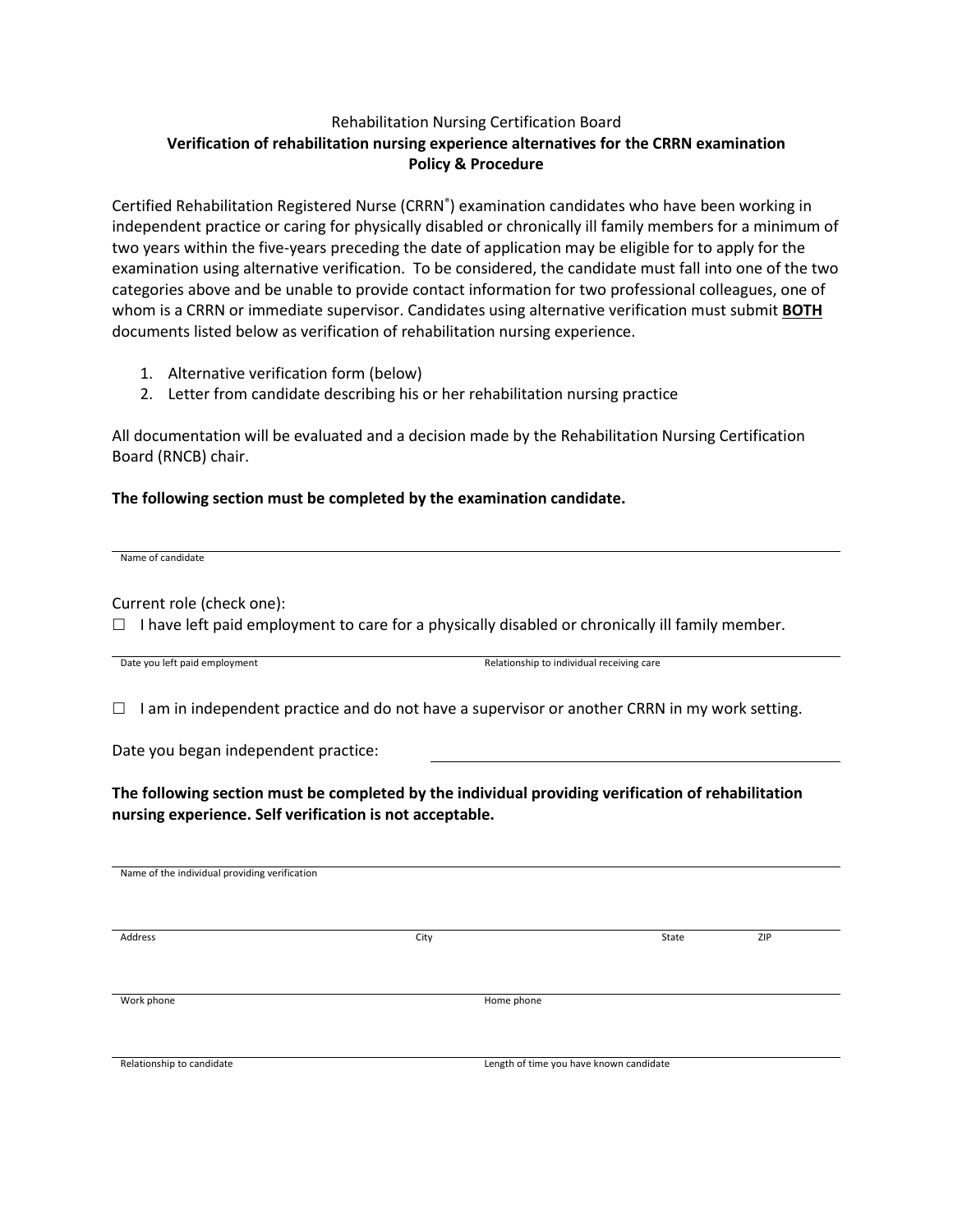Instructions: Complete the following checklist indicating the tasks completed by the candidate in his or her role as a rehabilitation nurse. It is not necessary for the individual nurse to perform all the tasks listed below. Check all that apply.

- $\Box$  Identify models and theories (e.g., self-care, family, developmental, aging, teaching, coping with stress, change, conflict management) using standards of care in order to plan, implement, and evaluate nursing practice.
- $\Box$  Assess, plan, implement, and evaluate health and disease management using standards of care for the restoration, maintenance, and promotion of optimal health.
- $\Box$  Assess and monitor nutritional and metabolic needs by interpreting collected data (e.g., swallowing, lab results, caloric counts, Braden scale, intake, and output) to plan and implement interventions and to evaluate outcomes for optimal nutritional status, fluid volume, and skin integrity.
- $\Box$  Determine elimination needs using assessment data to plan, implement, and evaluate individualized, regular, and predictable bowel and bladder management program.
- $\Box$  Identify individualized activity tolerance and exercise routine using their functional abilities and lifestyle to plan, implement, and evaluate optimal self-care, mobility, respiratory and cardiovascular function.
- $\Box$  Assess, plan, implement, and evaluate activities for individuals with sleep-rest disturbances using strategies (e.g., imagery, music therapy, medications) in order to promote adequate rejuvenation.
- $\Box$  Assess the cognitive perception issues of individuals using tools (e.g., Rancho scale, Glasgow Coma Scale, Mini Mental Exam) and standards of care in order to plan, implement, and evaluate achievable outcomes towards independence.
- $\Box$  Identify an individual's self-image (e.g., self-perception and self-concept) using interview and observation skills to plan, implement, and evaluate interventions that promote optimal self-worth.
- $\Box$  Recognize changes in roles of and relationships between individuals using activities (e.g., Q&A format, observation, and family dynamics) to plan, implement, and evaluate strategies to improve altered lifestyle.
- $\Box$  Identify and assess the sexuality and reproductive cycles of the individual using strategies (e.g., body positioning, PLISSIT) in order to plan, implement, and evaluate appropriate developmental and functional ability.
- $\Box$  Assess coping and stress management strategies (e.g., decision making, problem solving) of the individual's and family's plan of care using interventions (e.g., anger management, spirituality, imagery) in order to plan, implement, and evaluate optimal interactions.
- $\Box$  Assess individual's values and belief system (e.g., observation, Q&A) and plan, implement, and evaluate interventions using strategies in order to achieve holistic wellness.